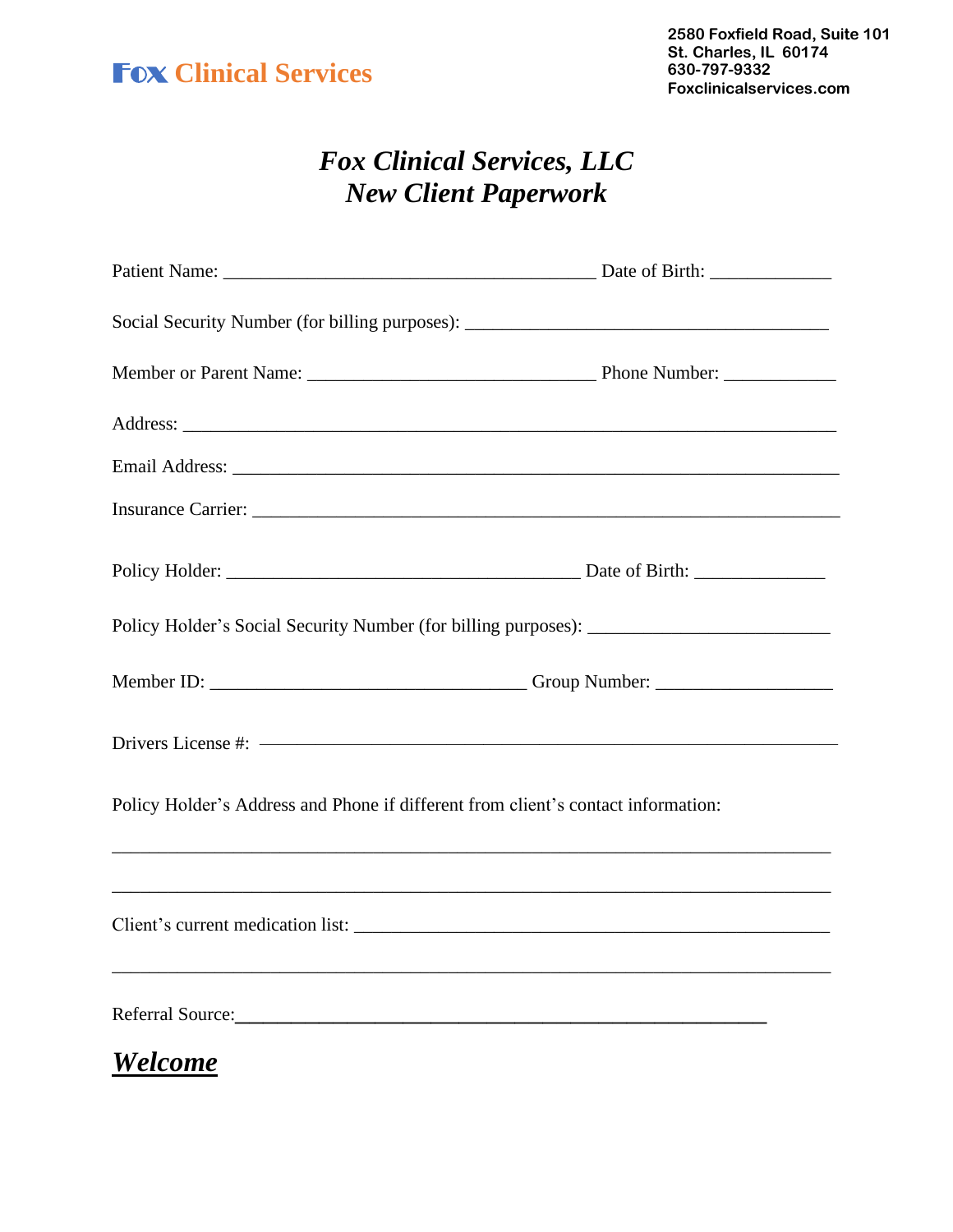Welcome to Fox Clinical Services, LLC. This document contains important information about our professional services and business policies.

Fox Clinical Services, LLC. will provide services to individuals regardless of race, color, creed, handicap, socioeconomic status and/or sexual orientation.

## *Client Policies and General Information*

### **Contacting Your Clinician -**

In the event of an emergency, please call 911 or go to your local emergency room. For non-emergency needs, you may leave a message for your clinician at his or her extension or if necessary, you may contact our 24-hour answering service. Please note that your clinician will not usually accept phone calls while with a client.

## **Confidentiality -**

Fox Clinical Services, LLC. complies with those standards set forth by HIPAA. The information you provide your clinician will be treated as strictly confidential. What you tell us, stays with us. However there are exceptions, including those situations which we are required by law to report such as, suspected abuse to an individual (child and/or adult); harm or threat to self or others. While these situations are rare, you should be aware of the possible occurrence as well as the protective actions required by your clinician. These actions may include, notifying the potential victim, notifying the police, seeking appropriate hospitalization for the client, and/or contacting family members or others who can help provide protection.

Your clinician may occasionally find it helpful to consult about a case with another professional (consultant). In these consultations, he/she will make every effort to avoid revealing your identity. The consultant is also legally bound to keep the information confidential. Unless you object, your clinician will not tell you about these consultations.

## *Financial Policy*

### **Acceptance of Insurance and Client Responsibility ~**

Fox Clinical Services, LLC. will bill your insurance for those services rendered at our office as a courtesy. The client/ guardian is ultimately responsible for any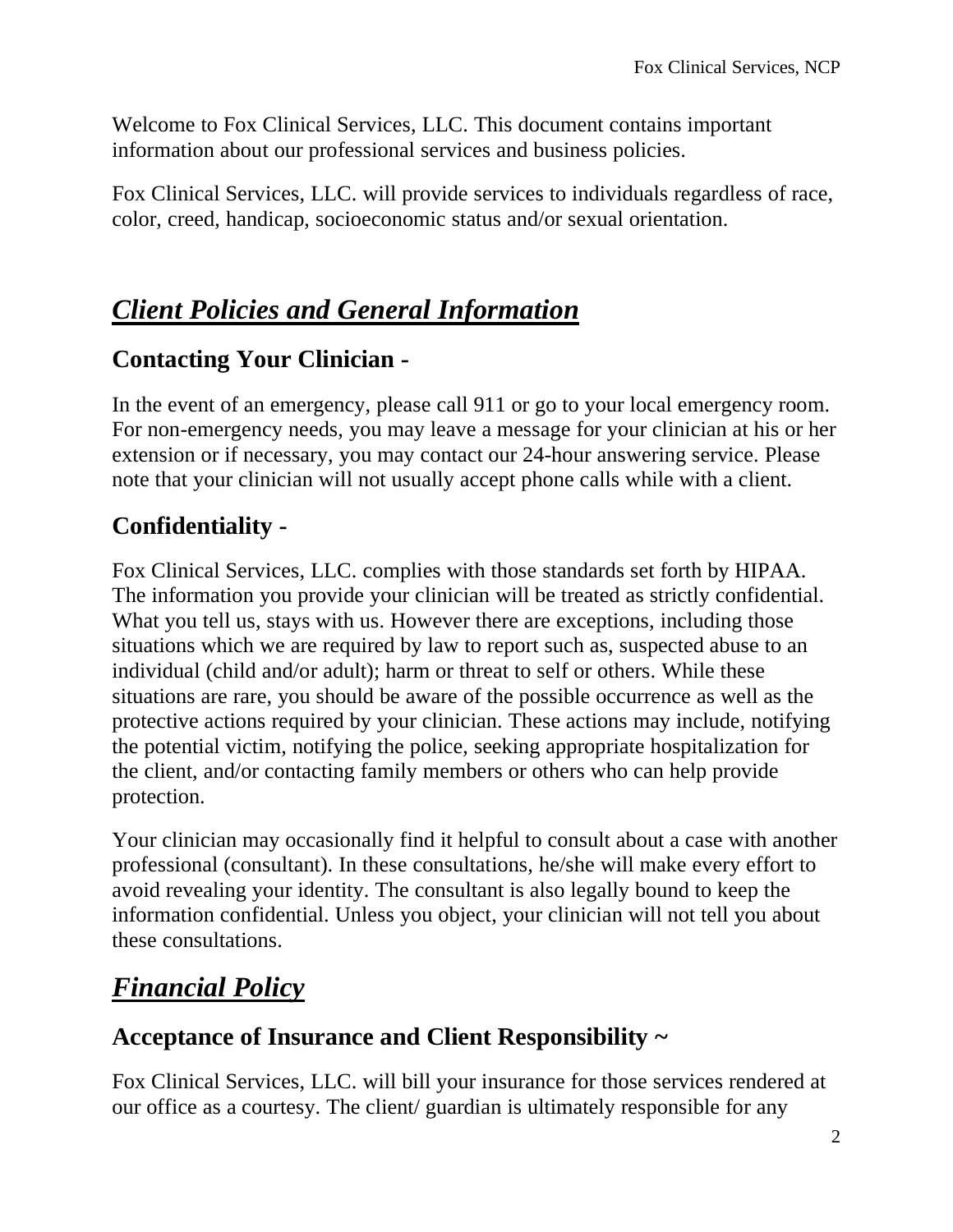outstanding balance for services not covered by insurance. The filing of insurance claims does not relieve the client of financial responsibility. In the event that a claim is rejected/ denied, it is the responsibility of the client to resolve the matter. Coverage issues or lack thereof can only be addressed by your insurance company. If your insurance or coverage changes, you are responsible for informing our office of this amendment. \*Please note: billing processes may include written and/or verbal correspondence to the address(es) and/or phone numbers as well as any email listed on the Confidential Client Information Form. If this information is not acceptable for this type of communication, please discuss your concern with your clinician.

#### **Authorization for Services (if applicable) -**

Some insurance companies will often require advance authorization before they will provide reimbursement for mental health services. It is your responsibility to make sure you are taking the proper steps to obtain reimbursement from your insurer; this includes keeping track of your authorized visits. If your insurance company limits the number of sessions you are allowed per calendar year/contract year/lifetime or limits the dollar amount paid out, you are expected to maintain documentation, as it is your responsibility if you exceed this number. Fox Clinical Services is not responsible for unauthorized visits.

#### **Collections** -

If a client's account has gone unpaid for 90 days, Fox Clinical Services, LLC. reserves the right to refer the account to collections and is not obligated to inform the client. This contract serves as information provided to the client.

#### **Court Cases -**

Fox Clinical Services, LLC. will occasionally become involved in custody, visitation, or legal disputes. Should this occur, Fox Clinical Services charges a fee of \$195 per hour of the clinicians time. This fee is not generally reimbursed by insurance and therefore becomes the responsibility of the client.

### **Credit Card Authorization -**

Fox Clinical Services, LLC. reserves the right to charge the client's designated credit card for co-pays, coinsurance, and/or deductibles at the time services are rendered. Accounts not paid within 90 days of the statement date are charged the full amount due.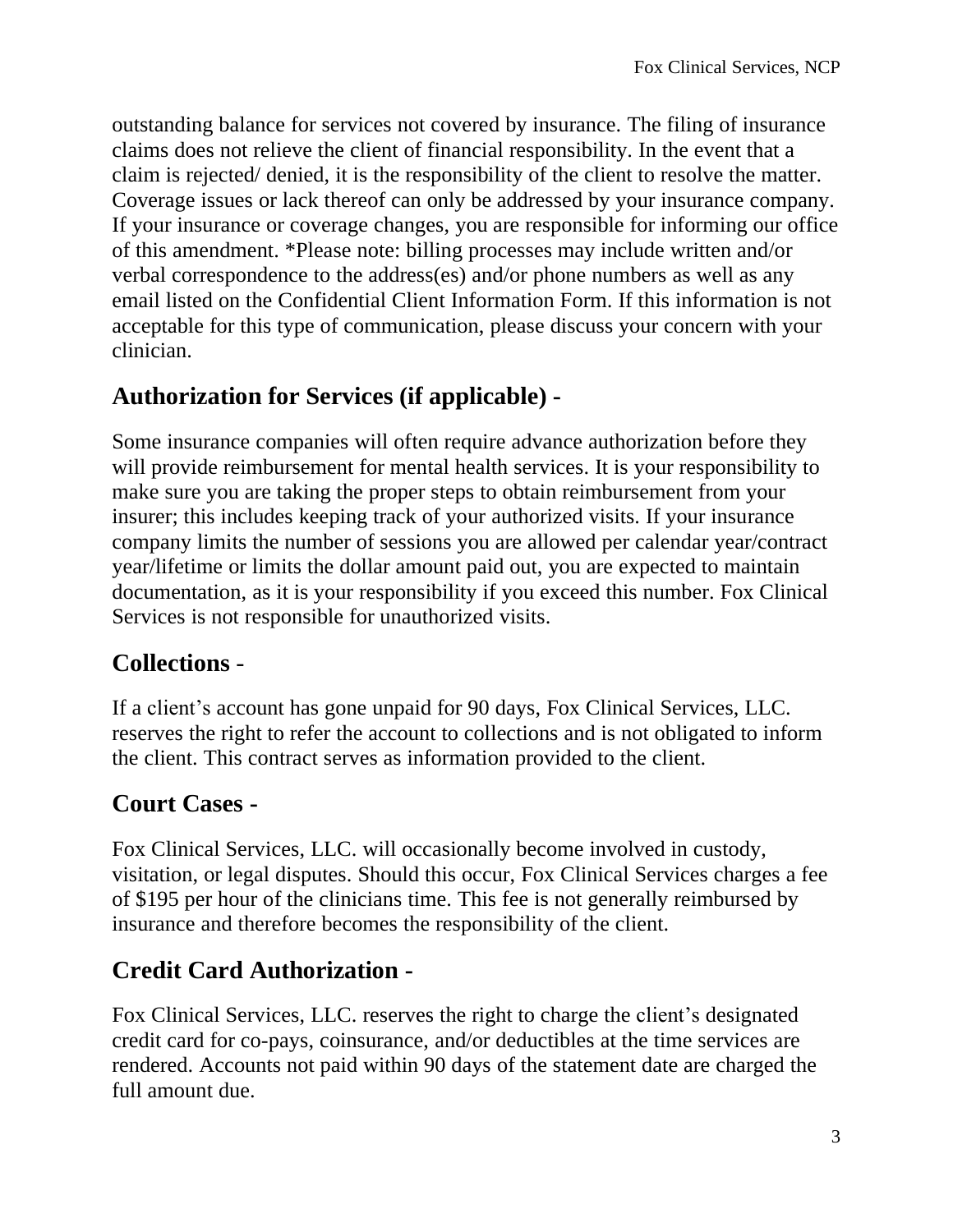#### **Divorce Situations & Payment -**

We look to the adult who initiated treatment on behalf of the child to assume responsibility for payment, regardless of divorce decree documentation. As well as we may ask for you to provide a copy of the divorce decree. We expect the parents to work out payment arrangements between themselves.

#### **Fees and Payment Expectations -**

Fees for psychotherapy or testing are expected to be paid at the time services are rendered. Our office sends statements upon request. We accept cash, check and credit cards. There is a \$25.00 service charge for personal checks returned for any reason. You are expected to provide payment based on the estimated payment information we received from your insurance company. This information is only an estimation of benefits, the insurance company makes the final determination on a submitted claim, and therefore this information is subject to change. Insurance company quoted benefits are not a guarantee of payment. Any payment arrangements, other than payment in full must be approved in order to keep your account from being considered past due.

#### **Insurance -**

It is in your best interest to verify the details of your health insurance policy and share that information with Fox Clinical Services, LLC. Fox Clinical Service's Business Office will assist you in verifying your coverage and submit your claims to the insurance company. However, you remain responsible for knowing your insurance benefits. You also remain personally responsible for deductibles, copayments, coinsurance, non-covered, ineligible, or unauthorized services. We recommend that you verify your coverage prior to or within 24 hours of the first appointment to be sure that your clinician is a covered provider and these services will be covered.

### **Missed and Late Cancelled Appointments -**

Missed appointment or appointments cancelled less than 24-hours will be charged a \$50.00 no show / late cancel fee by Fox Clinical Services, LLC. Missed appointments are not a billable service to insurance companies. These appointments are billed to the designated credit card given by the client. Furthermore, no show or late cancel testing appointments will be billed a \$50.00 fee for each of the scheduled testing hours.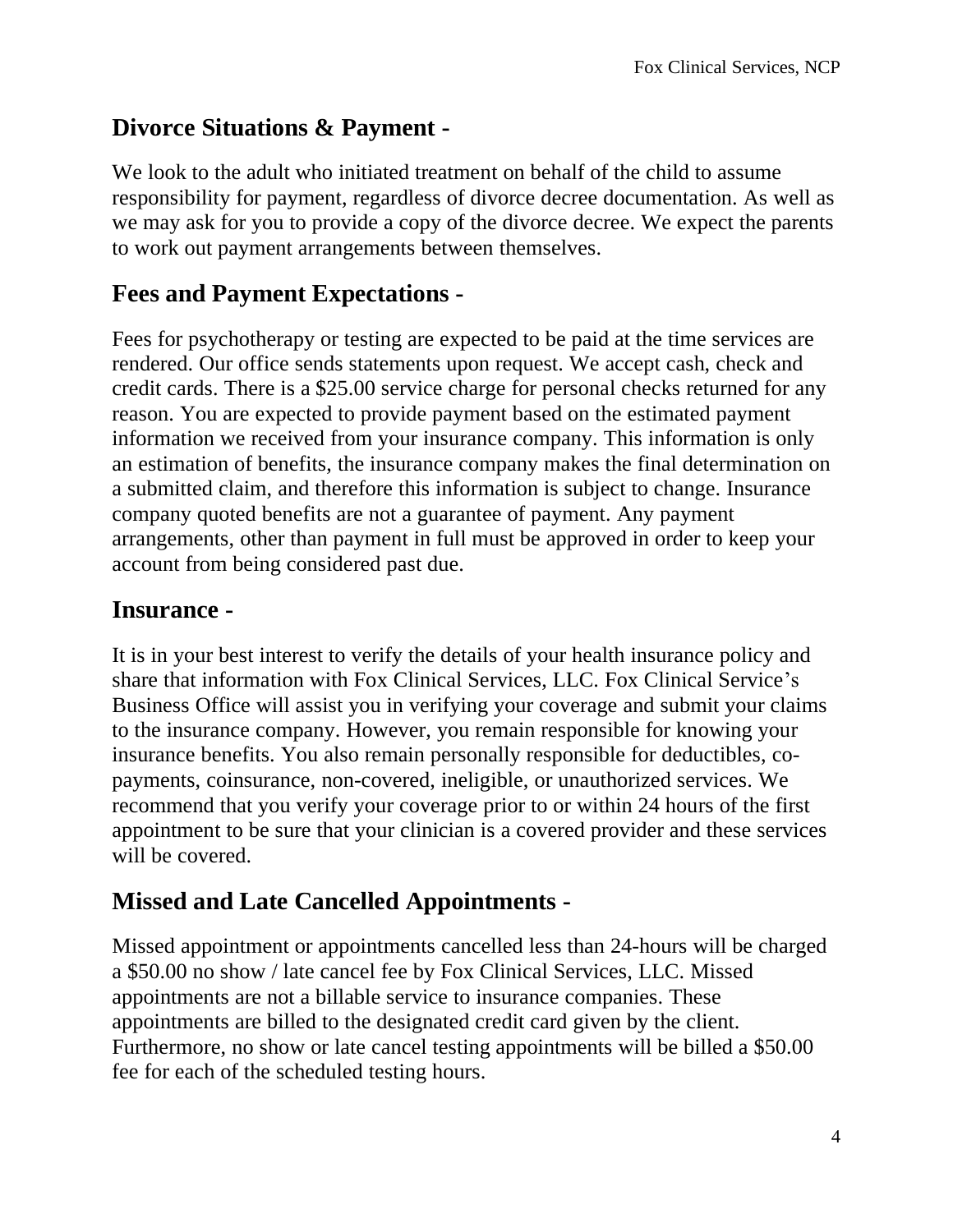\_\_\_\_\_\_\_\_\_\_\_\_\_\_\_\_(initials)

# *Statements of Understanding*

I acknowledge that I have received, have read (or have had read to me), and understand the Client and Financial Policies. I further acknowledge that I have had the opportunity to ask questions about the agreement with my clinician.  $(i$ nitials)

I do hereby seek and consent to take part in the treatment by the clinician named below. If enrolled in therapy, I understand that developing a treatment plan with this clinician and regularly reviewing our work toward meeting the treatment goals are in my best interest. I agree to take an active role in this process. I understand that no promises have been made to me as to the results of treatment or of any procedures provided by this clinician. \_\_\_\_\_\_\_\_\_\_\_ (initials)

I am aware that I may stop my treatment at any time and that I am still responsible for paying for services already rendered. I understand that the financial, including insurance aspect of the counseling process is my complete responsibility. \_\_\_\_\_\_\_\_\_\_\_ (initials)

I understand that I must call to cancel an appointment at least 24 hours before the time of my appointment or full payment is expected. I understand that Fox Clinical Services has the right to charge my designated credit card. \_\_\_\_\_\_\_\_\_\_\_\_ (initials)

I understand that if I do not pay my bill within 90 days of the statement date or make financial arrangements, Fox Clinical Services, LLC. has the right to charge my designated charge card the full amount. I further understand that if I have not made a payment on my account within 90 days, Fox Clinical Services, LLC. has the right to turn my account over to collections without my advance notice. \_\_\_\_\_\_\_\_\_\_\_ (initials)

I am aware that an agent of my insurance company or other third-party payer may be given information about the type(s), cost(s), and providers of any services or treatments I receive. I understand that if payment for the services I receive is not made, the clinician may stop treatment. \_\_\_\_\_\_\_\_\_\_\_\_\_ (initials)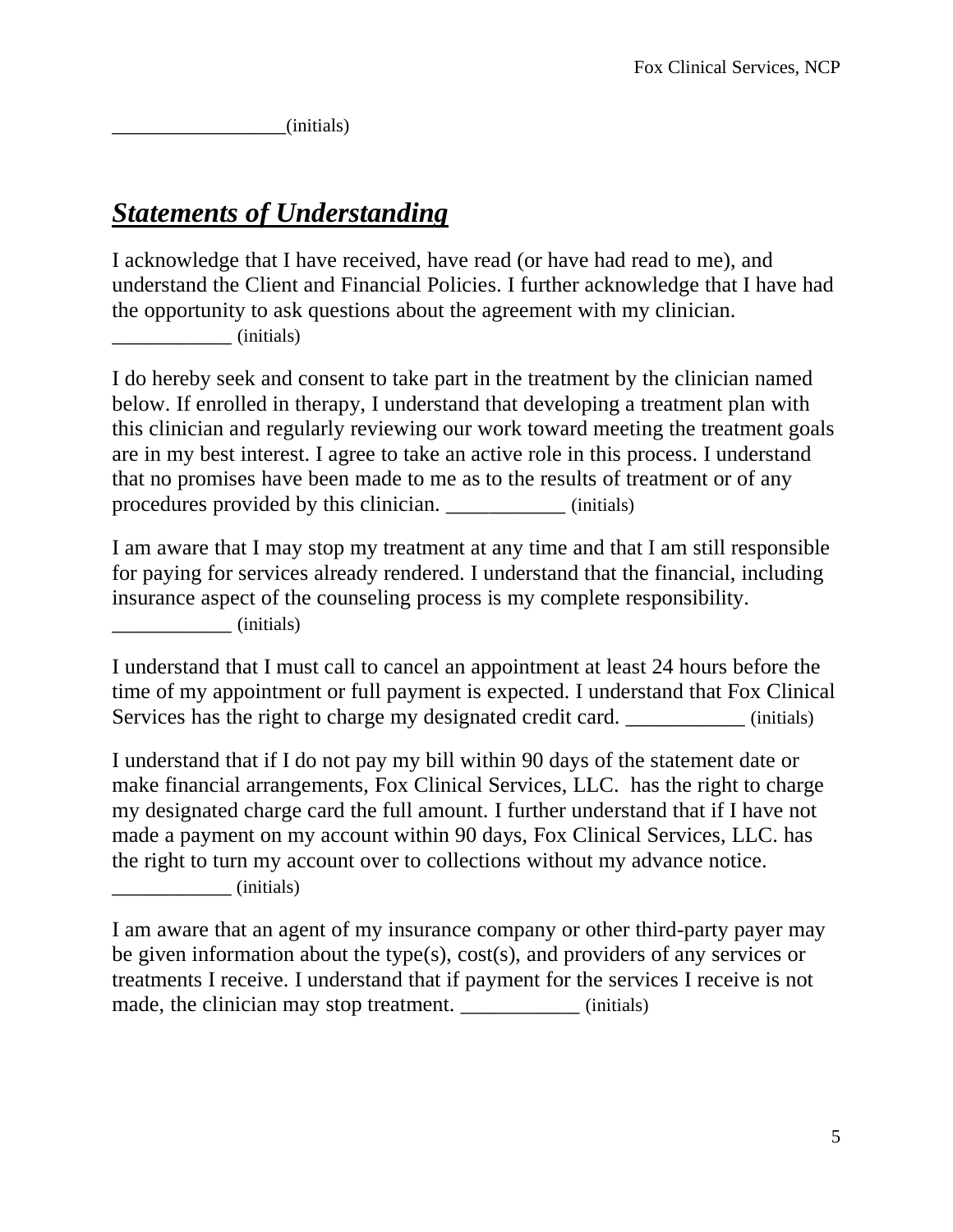I understand and agree that Fox Clinical Services, LLC. and it's billing consultant may provide to me, by electronic means, information regarding my account services. Communication may include your name and other information regarding billing and payments, making or scheduling appointments, and updating demographics. I acknowledge that by giving my consent I demonstrate that I can access the information that Fox Clinical Services, LLC. provides to me electronically. I understand that by choosing to communicate with Fox Clinical Services, LLC. electronically that I assume all risks associated with this chosen method of communication. I may also withdraw my consent in writing at any time. \_\_\_\_\_\_\_\_\_\_\_\_(initials)

| Client Signature:                    | Date: |  |
|--------------------------------------|-------|--|
| $(12 \text{ years of age or older})$ |       |  |
| Parent/Guardian Signature:           | Date: |  |
|                                      | Date: |  |
| (If couples)                         |       |  |

I, the clinician, have discussed the information above with the client (and/or with his/her parent, guardian, or other representative). My observations of this person's behavior and responses give me no reason to believe that this person is not fully competent to give informed and willing consent.

| <b>Clinician Signature:</b> | <b>Date:</b> |  |
|-----------------------------|--------------|--|
|-----------------------------|--------------|--|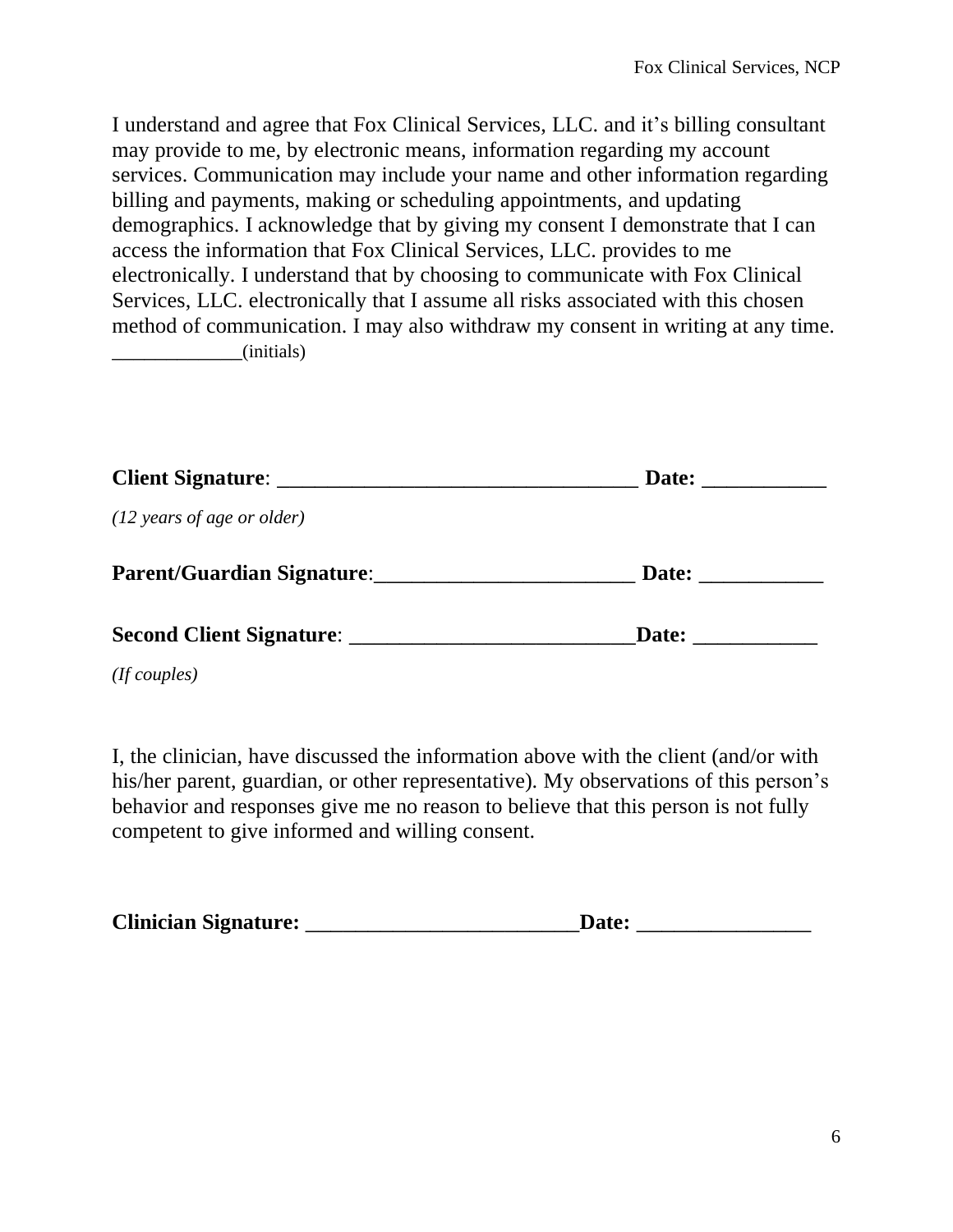#### **Credit Card Authorization Form**

Fox Clinical Services, LLC requires that all patients have a credit card on file. This conveniently assists in the collection of patient responsibilities at the time of service and minimizes the need for other billing. Account numbers are kept secure. At any given visit you may choose to pay by cash, or check, or defer to the credit card on file. You may also revoke this agreement in writing at any time. Your cooperation is much appreciated.

**Credit Card Information:** Please be sure to complete all sections.

| 4) 3 Digit Security Code on back of card (4 digits on front of AmEx): ___________ |                       |
|-----------------------------------------------------------------------------------|-----------------------|
|                                                                                   |                       |
| 4) Type of Card: Visa, MasterCard, AmEx, Discover, Flex spending                  |                       |
|                                                                                   | Date: $\qquad \qquad$ |
| 6) Card Holder Phone number:                                                      |                       |

\_\_\_\_\_\_\_\_\_\_\_(initial) I understand that by signing above, I am authorizing Fox Clinical Services, LLC. to charge my credit card for balances 90 days past due. These balances may include unpaid co-pays, co-insurance amounts, deductibles, and/or charges for missed/late cancelled appointments. I understand that Fox Clinical Services, LLC. can provide me a statement as well as a receipt for any charges that are applied to the credit card upon request. Fox Clinical Services, LLC. will contact me if my card is declined or expired should I fail to update this information.

\_\_\_\_\_\_\_\_\_\_\_\_\_\_\_\_\_\_\_\_\_\_\_\_\_\_\_\_\_\_\_\_\_\_\_\_\_\_\_\_\_\_\_\_\_\_\_\_\_\_\_\_\_\_\_ Client Signature (12 and over) Date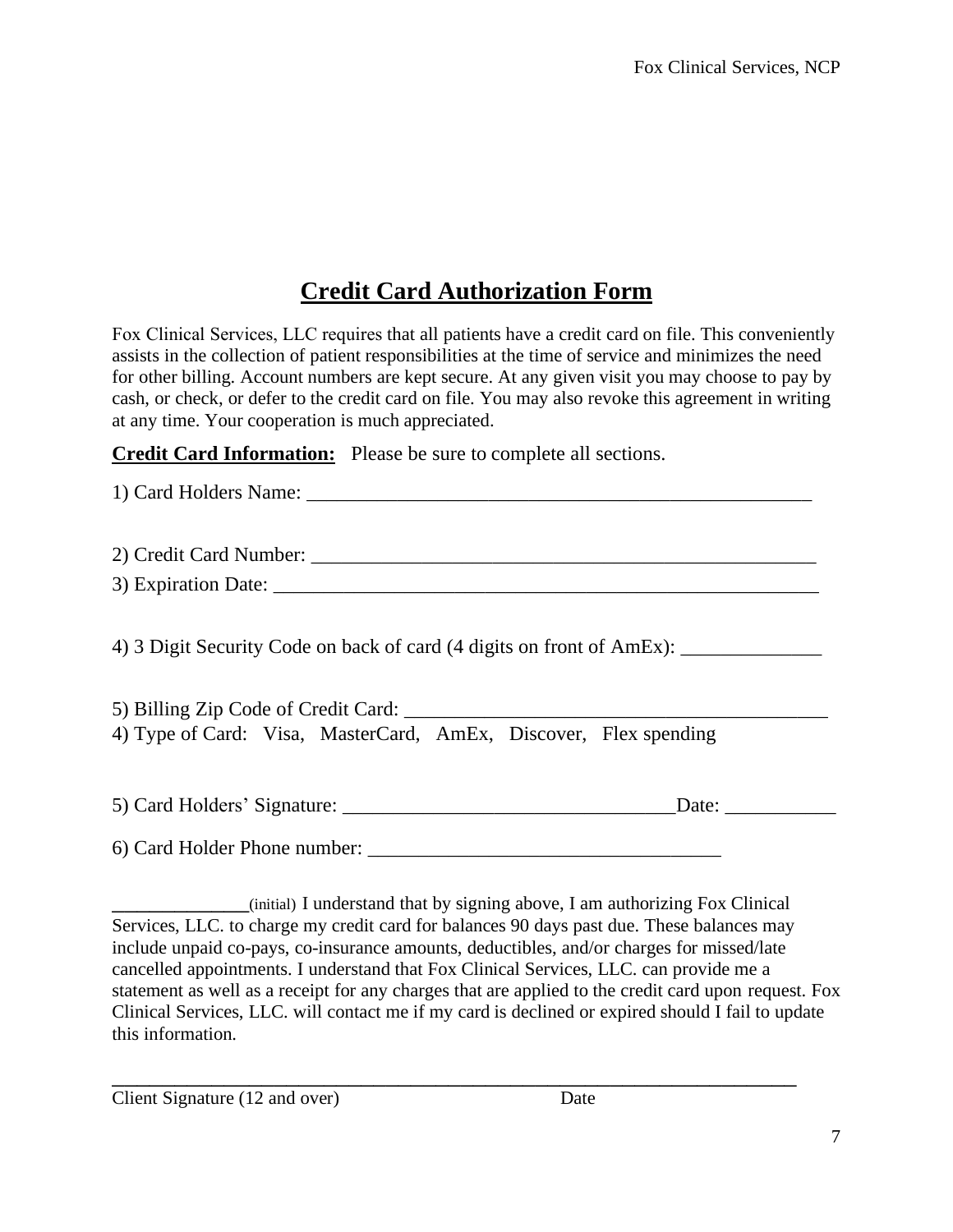\_\_\_\_\_\_\_\_\_\_\_\_\_\_\_\_\_\_\_\_\_\_\_\_\_\_\_\_\_\_\_\_\_\_\_\_\_\_\_\_\_\_\_\_\_\_\_\_\_\_\_\_\_\_\_ Guardian Signature (if applicable) Date

## **NOTICE OF PRIVACY PRACTICES**

**This notice describes how medical information about you may be used and disclosed and how you can get access to this information. Please review it carefully.**

If you have any questions about this notice please contact Nick Costakis. Fox Clinical Services, LLC. is committed to protecting and preserving your privacy. We understand that health information about you is personal and that you are concerned over how it is used.

This **Notice** of Privacy Practices describes:

How the healthcare professionals ,staff, employees and associates may use and disclose your protected health information to carry out treatment, payment and health care operations and for other purposes that are permitted or required by law: and Your rights to access and control your protected health information.

"Protected health information" is information about you that relates to your past, present or future physical or mental health or condition and related health care services, and that includes demographic information that may identify you. **The terms of this Notice apply to all records containing your protected health information that are created or retained by our practice.**

We are required by federal law to maintain the privacy of your protected health information, as described in this notice. We are also required to provide you with and abide by the terms of this Notice of Privacy Practices. We may change the terms of this Notice of Privacy Practices at any time, and the new Notice of Privacy Practices will be effective for all protected health information that we maintain at that time. Upon your request, we will provide you with any revised Notice of Privacy Practices by calling the office and requesting that a revised copy be sent to you in the mail or asking for one at the time of your next appointment. We will at all times keep a copy of the most current version of this Notice posted in a visible location in our office.

#### **1. HOW YOUR PROTECTED HEALTH INFORMATION IS USED AND DISCLOSED A. Permitted Uses and Disclosures of Protected Health Information**

Once you have been provided with this Notice, and you have had the chance to acknowledge that you have received it, we may use or disclose your protected health information as described in this Section 1. Your protected health information may be used and disclosed by your clinician, our office staff and others outside of our office that are involved in your care and treatment for the purpose of providing health care services to you. Your protected health information may also be used and disclosed to pay your health care bills and to support the operation of the clinician's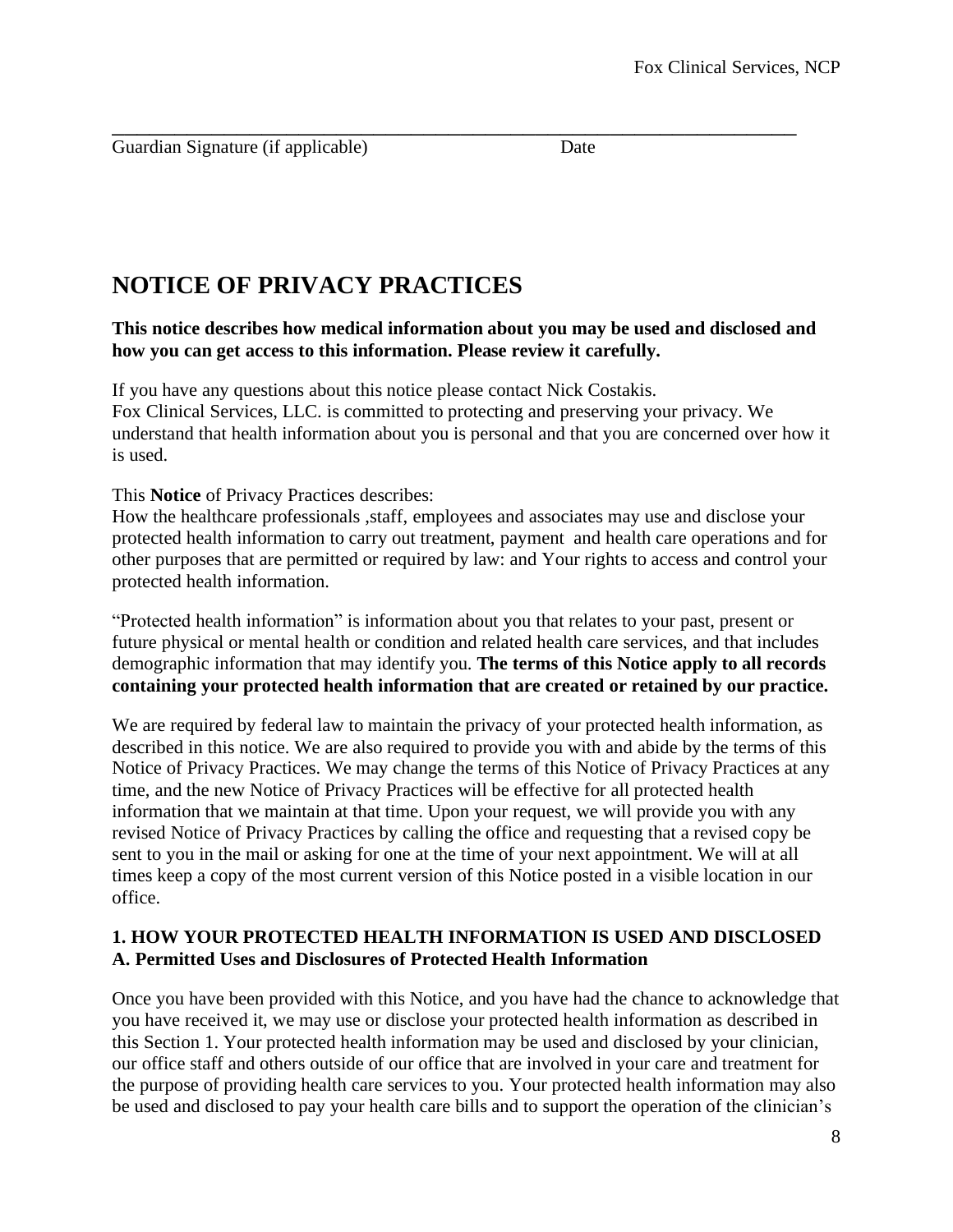practice. Following are examples of the types of uses and disclosures of your protected health care information that the physician's office is permitted to make. These examples are not meant to be exhaustive, but to describe the types of uses and disclosures that may be made by our office.

**Please note: The information you share in your therapy or testing session with your clinician will not be disclosed to individuals outside our professional staff without your knowledge and written authorization, in accordance to the laws governing mental health practices. Any exceptions to this are noted in Section C.**

**Treatment:** We may use and disclose your protected health information to provide, coordinate, or manage your health care and any related services. This includes the coordination or management of your health care with a third party that has already obtained your permission to have access to your protected health information. We may also disclose protected health information, with your written permission, to other clinicians that may be treating you. For example, your protected health information may be provided to a clinician to whom you have been referred to ensure that the clinician has the necessary information to diagnose or treat you.

**Payment:** Your protected health information may be used, as needed, to obtain payment for your health care services. This may include certain activities that your health insurance plan may undertake before it approves or pays for the health care services we recommend for you such as: making a determination of eligibility or coverage for insurance benefits, reviewing services provided to you for medical necessity, and undertaking utilization review activities. For example, obtaining approval for your therapy or testing may require that your relevant protected health information be disclosed to the health plan to obtain authorization for services.

**Healthcare Operations**: We may use or disclose, as-needed, your protected health information in order to support our business activities. Examples of these activities include, but are not limited to: quality assessment activities, case management, and calling you by name in the waiting room when your clinician is ready to see you. We may share your protected health information with third party "business associates" that perform various activities (e.g., billing, collection services) for the practice. Whenever an arrangement between our office and a business associate involves the use or disclosure of your protected health information, we will have a written contract that contains terms that will protect the privacy of your protected health information. We may also send you information about our services and practice.

**Appointment Reminders**: We may use and disclose your protected health information, as necessary, in contacting and reminding you of your upcoming appointment(s).

**Treatment Options**: We may use your PHI to inform you of potential treatment options or alternatives. Health or related Benefits and Services: We may use your protected health information to inform you of other services or benefits offered by our practice or an affiliated organization that may be of interest to you.

#### B. **Uses and Disclosures of Protected Health Information Based upon Your Written Authorization**.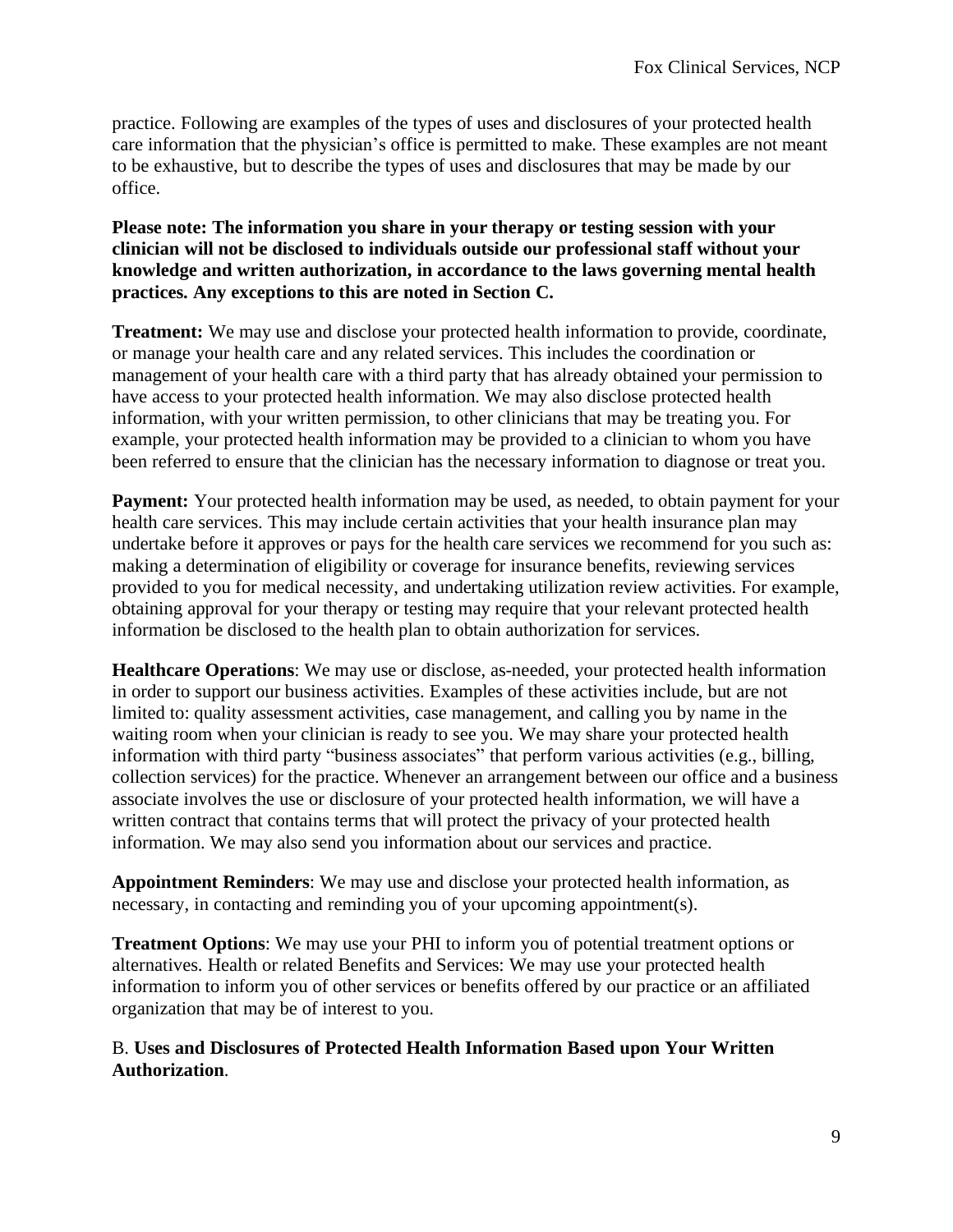Other uses and disclosures of your protected health information will be made only with your written authorization, unless otherwise permitted or required by law as described below. You may revoke this authorization, at any time, in writing except to the extent that your clinician or Fox Clinical Services, LLC. has taken an action in reliance on the use or disclosure indicated in the authorization.

#### **C. Uses and Disclosures of Protected Health Information That May Be Made Without Your Consent, Authorization or Opportunity to Object.**

We may use or disclose your protected health information to the extent that the use or disclosure is required by law. The use or disclosure will be made in compliance with the law and will be limited to the relevant requirements of the law. **Mental health codes will supercede these codes when more stringent and durable.** You will be notified, as required by law, of any such uses of disclosures.

**Emergencies**: We may use or disclose your protected health information in an emergency treatment situation. If this happens, your clinician shall try to provide you with this Notice as soon as reasonably practicable after the delivery of treatment. If your clinician or business associate is required by law to treat you and the clinician has attempted to provide you with this Notice but is unable to do so, he or she may still use or disclose your protected health information to treat you.

**Health Oversight**: We may disclose protected health information to a health oversight agency for activities authorized by law, such as audits, investigations, and inspections. Oversight agencies seeking this information include government agencies that oversee the health care system, government benefit programs, other government regulatory programs and civil rights laws.

**Abuse or Neglect**: We may disclose your protected health information to a public health authority that is authorized by law to receive reports of child abuse or neglect. In addition we may disclose your protected health information if required by law and if we believe that you have been a victim of abuse, neglect or domestic violence to the governmental entity or agency authorized to receive such information. In this case, the disclosure will be made consistent with the requirements of applicable federal and state laws.

**Legal Proceedings**: We may disclose protected health information in the course of any judicial or administrative proceeding, in response to an order of a court or administrative tribunal (to the extent such disclosure is expressly authorized).

**Law Enforcement**: We may also disclose protected health information, so long as applicable legal requirements are met, for law enforcement purposes. These law enforcement purposes include (1) legal processes and otherwise required by law, (2) limited information requests for identification and location purposes, (**3)** pertaining to victims of a crime**, (**4) suspicion that death has occurred as a result of criminal conduct, (5) in the event that a crime occurs on the premises of the practice, and (6) medical emergency (not on the Practice's premises) and it is likely that a crime has occurred.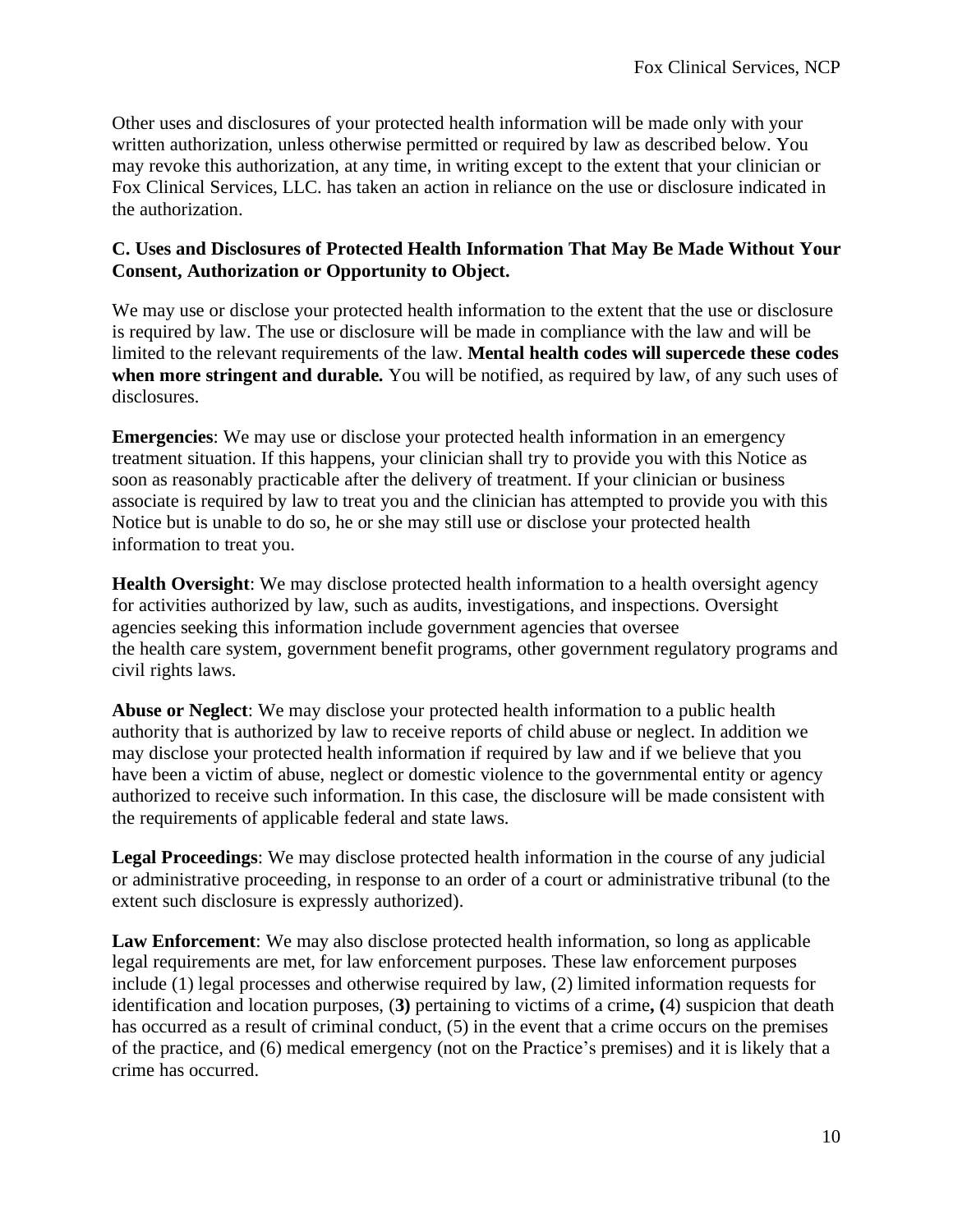**Criminal Activity**: Consistent with applicable federal and state laws, we may disclose your protected health information, if we believe that the use or disclosure is necessary to prevent or lessen a serious and imminent threat to the health or safety of a person or the public.

**Required Uses and Disclosures**: Under the law, we must make disclosures to you and when required by the Secretary of the Department of Health and Human Services to investigate or determine our compliance with the requirements of Section 164.500 et. Seq.

#### **2. YOUR RIGHTS**

Following is a statement of your rights with respect to your protected health information and a brief description of how you may exercise these rights.

You have the right to inspect and copy your protected health information. This means you may inspect and obtain a copy of protected health information about you that is contained in a designated record set for as long as we maintain the protected health information. A "designated record set" contains medical and billing records and any other records that your clinician and Fox Clinical Services, LLC. uses for making decisions about you.

Under federal law, however, you may not inspect or copy the following records: psychotherapy notes, information compiled in reasonable anticipation of, or use in, a civil, criminal, or administrative action or proceeding, and protected health information that is subject to law that prohibits access to protected health information. Depending on the circumstances, a decision to deny access may be reviewed. In some circumstances, you may have a right to have this decision reviewed. Our Practice may charge a fee for the costs of copying, mailing, labor and supplies associated with your request. Please contact our Privacy Official if you have questions about access to your medical records. You have the right to request a restriction of your protected health information. This means you may ask us not to use or disclose any part of your protected health information for the purposes of treatment, payment or healthcare operations.

You have the right to request to receive confidential communications from us by alternative means or at an alternative location. We will accommodate reasonable requests. We may also condition this accommodation by asking you for information as to how payment will be handled or specification of an alternative address or other method of contact. We will not request an explanation from you as to the basis for the request. Please make this request in writing to our Privacy Official.

You may have the right to have your clinician amend your protected health information. This means you may request an amendment of protected health information about you in a designated record set for as long as we maintain this information. In certain cases, we may deny your request for an amendment. If we deny your request for amendment, you have the right to file a statement of disagreement with us and we may prepare a rebuttal to your statement and will provide you with a copy of any such rebuttal. Please contact our Privacy Official to determine if you have questions about amending your medical record.

You have the right to receive an accounting of certain disclosures we have made, if any, of your protected health information. The right applies to disclosures for purposes other than those made to carry out treatment, payment and health care operations. You have the right to receive specific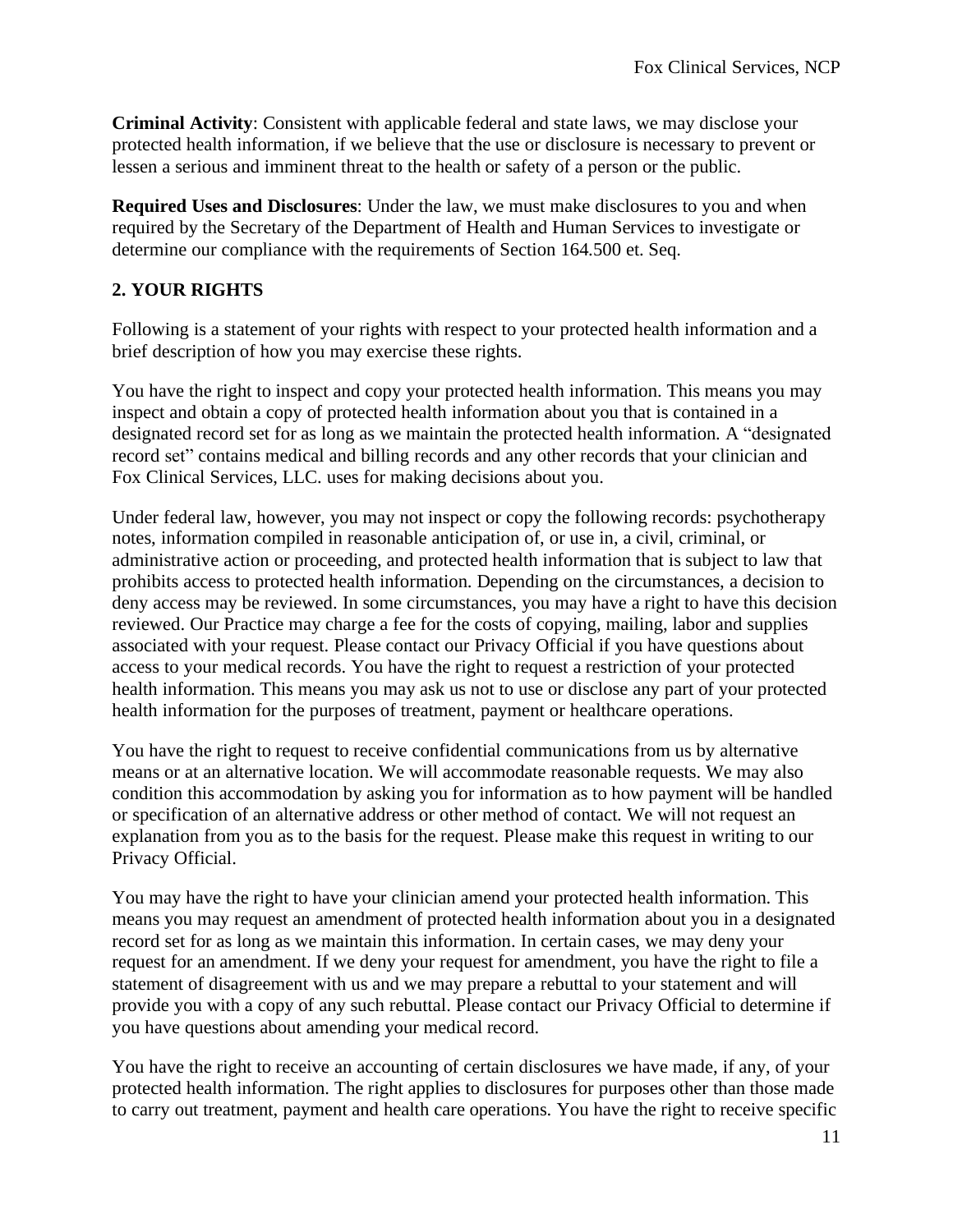information regarding these disclosures that occurred after April 14, 2003. You may request a shorter timeframe. The right to receive this information is subject to certain exceptions, restrictions and limitations.

You have the right to restrict certain disclosures of Protected Health Information (PHI) to a health plan if they pay out-of pocket in full for the healthcare service. You have the right to be notified if there is breach of your unsecured PHI.

You must sign an authorization before PHI can be released for any use and disclosure not described in the Privacy Notice.

| Signature of Client: | Date: |  |
|----------------------|-------|--|
|                      |       |  |
|                      |       |  |

Signature of Clinician: \_\_\_\_\_\_\_\_\_\_\_\_\_\_\_\_\_\_\_\_\_\_\_\_\_\_\_\_\_\_ Date: \_\_\_\_\_\_\_\_\_\_\_\_\_\_\_\_\_\_

## *Consent to Release Information*

**\_\_\_\_\_\_\_\_\_\_\_\_\_\_\_\_\_\_\_\_\_\_\_\_\_\_\_\_\_\_\_\_\_\_\_\_\_\_\_\_\_\_\_\_\_\_\_\_\_\_\_\_\_\_\_\_\_\_\_\_\_\_\_\_\_\_\_\_\_\_\_**

**\_\_\_\_\_\_\_\_\_\_\_\_\_\_\_\_\_\_\_\_\_\_\_\_\_\_\_\_\_\_\_\_\_\_\_\_\_\_\_\_\_\_\_\_\_\_\_\_\_\_\_\_\_\_\_\_\_\_\_\_\_\_\_\_\_\_\_\_\_\_\_**

**\_\_\_\_\_\_\_\_\_\_\_\_\_\_\_\_\_\_\_\_\_\_\_\_\_\_\_\_\_\_\_\_\_\_\_\_\_\_\_\_\_\_\_\_\_\_\_\_\_\_\_\_\_\_\_\_\_\_\_\_\_\_\_\_\_\_\_\_\_\_\_**

I authorize Fox Clinical Services, LLC or my clinician, \_\_\_\_\_\_\_\_\_\_\_\_\_\_\_\_\_\_\_\_\_\_\_\_\_\_\_\_\_\_\_\_, to **release and/or exchange the following information regarding** (client name)

(State specific nature of information to be disclosed.)

 $\mathbf{C} = \{ \mathbf{C}^T \mathbf{C}^T \mathbf{C}^T \mathbf{C}^T \mathbf{C}^T \mathbf{C}^T \mathbf{C}^T \mathbf{C}^T \mathbf{C}^T \mathbf{C}^T \mathbf{C}^T \mathbf{C}^T \mathbf{C}^T \mathbf{C}^T \mathbf{C}^T \mathbf{C}^T \mathbf{C}^T \mathbf{C}^T \mathbf{C}^T \mathbf{C}^T \mathbf{C}^T \mathbf{C}^T \mathbf{C}^T \mathbf{C}^T \mathbf{C}^T \mathbf{C}^T \mathbf$ 

**This information should only be released to and/or exchanged with:**

Name: \_\_\_\_\_\_\_\_\_\_\_\_\_\_\_\_\_\_\_\_\_\_\_\_\_\_\_\_\_\_\_\_\_\_\_\_\_\_\_\_\_\_\_\_\_\_\_\_\_\_\_\_\_\_\_\_\_\_\_\_\_\_\_\_\_\_\_\_\_

Phone: \_\_\_\_\_\_\_\_\_\_\_\_\_\_\_\_\_\_\_\_\_\_\_\_\_\_\_\_\_\_\_\_\_\_\_ Fax: \_\_\_\_\_\_\_\_\_\_\_\_\_\_\_\_\_\_\_\_\_\_\_\_\_\_\_\_\_

**\_\_\_\_\_\_\_\_\_\_\_\_\_\_\_\_\_\_\_\_\_\_\_\_\_\_\_\_\_\_\_\_\_\_\_\_\_\_\_\_\_\_\_\_\_\_\_\_\_\_\_\_\_\_\_\_\_\_\_\_\_\_\_\_\_\_\_\_\_\_\_**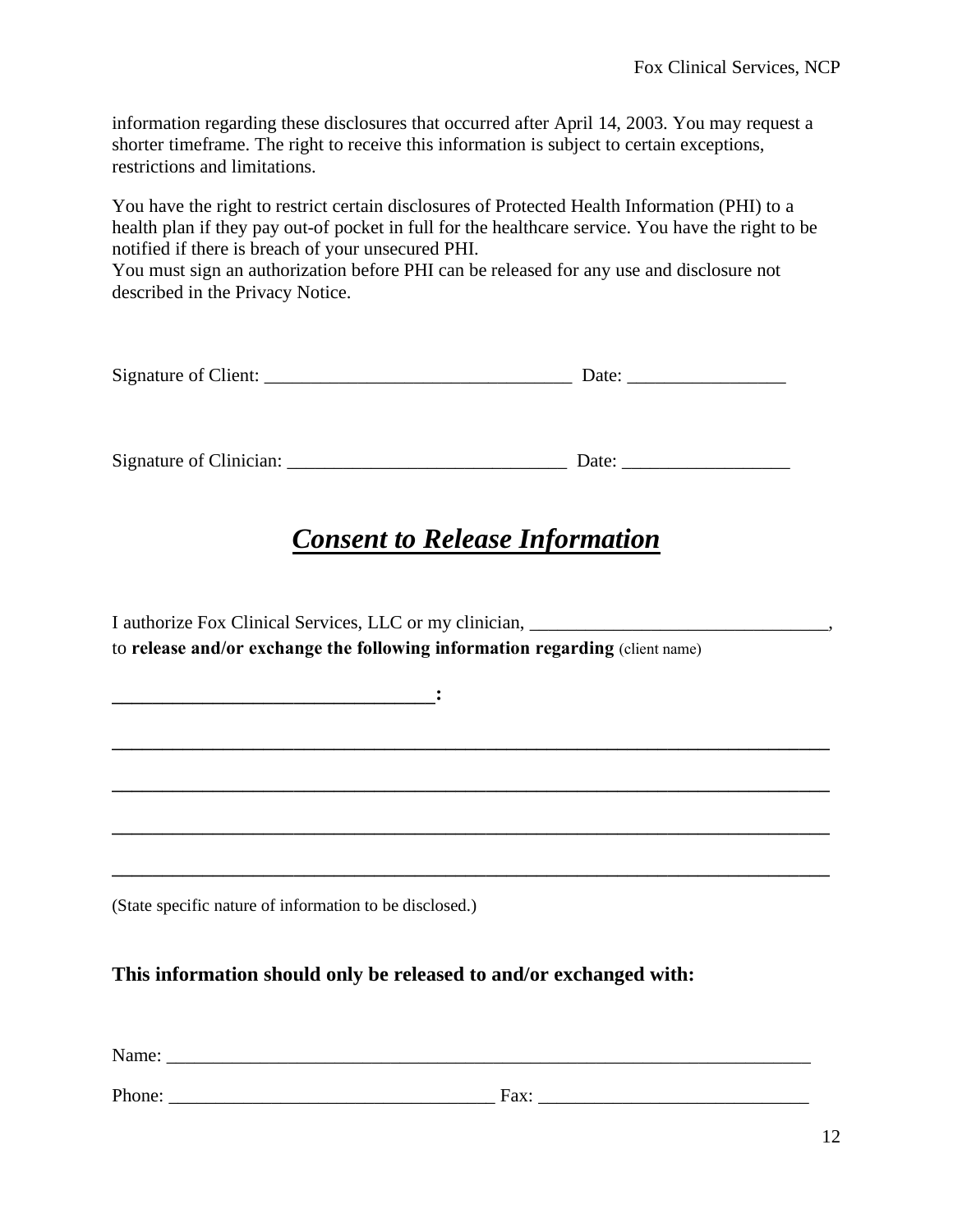| $\bullet$<br><br>AUTESS |  |
|-------------------------|--|
|                         |  |

Email:

This authorization shall remain in effect until: \_\_\_\_\_\_\_\_\_\_\_\_\_\_\_\_\_\_\_ (month/day/year). If no calendar date is stated, information may be released only on the day the authorization form is received by the clinician.

You have the right to revoke this authorization, in writing, at anytime. However, your revocation will not be effective to the extent that I have taken action in reliance on the authorization or if this authorization was obtained as a condition of obtaining insurance coverage and the insurer has a legal right to contest a claim.

I understand I have the right to inspect the disclosed mental health information at any time.

\_\_\_\_\_\_\_\_\_\_\_\_\_\_\_\_\_\_\_\_\_\_\_\_\_\_\_\_\_\_\_\_\_\_\_\_\_\_\_\_\_\_\_\_\_\_\_\_ \_\_\_\_\_\_\_\_\_\_\_\_\_\_\_\_\_

Client Signature (12 years or older) Date

I understand that Illinois law prohibits re-disclosure of any information disclosed to the recipient pursuant to this authorization unless this authorization specifically authorizes such re-disclosure.

\_\_\_\_\_\_\_\_\_\_\_\_\_\_\_\_\_\_\_\_\_\_\_\_\_\_\_\_\_\_\_\_\_\_\_\_\_\_\_\_\_\_\_\_\_\_\_\_ \_\_\_\_\_\_\_\_\_\_\_\_\_\_\_\_\_

Signature of Parent/Guardian Date

If signed by a guardian or authorized representative, please provide legal documentation that proves such authority under state law (i.e. Power of Attorney, Living Will, or Guardianship papers, etc.)

\_\_\_\_\_\_\_\_\_\_\_\_\_\_\_\_\_\_\_\_\_\_\_\_\_\_\_\_\_\_\_\_\_\_\_\_\_\_\_\_\_\_\_\_\_\_\_ \_\_\_\_\_\_\_\_\_\_\_\_\_\_\_\_\_

Witness Signature Date

#### **VIRTUAL VISIT INFORMED CONSENT**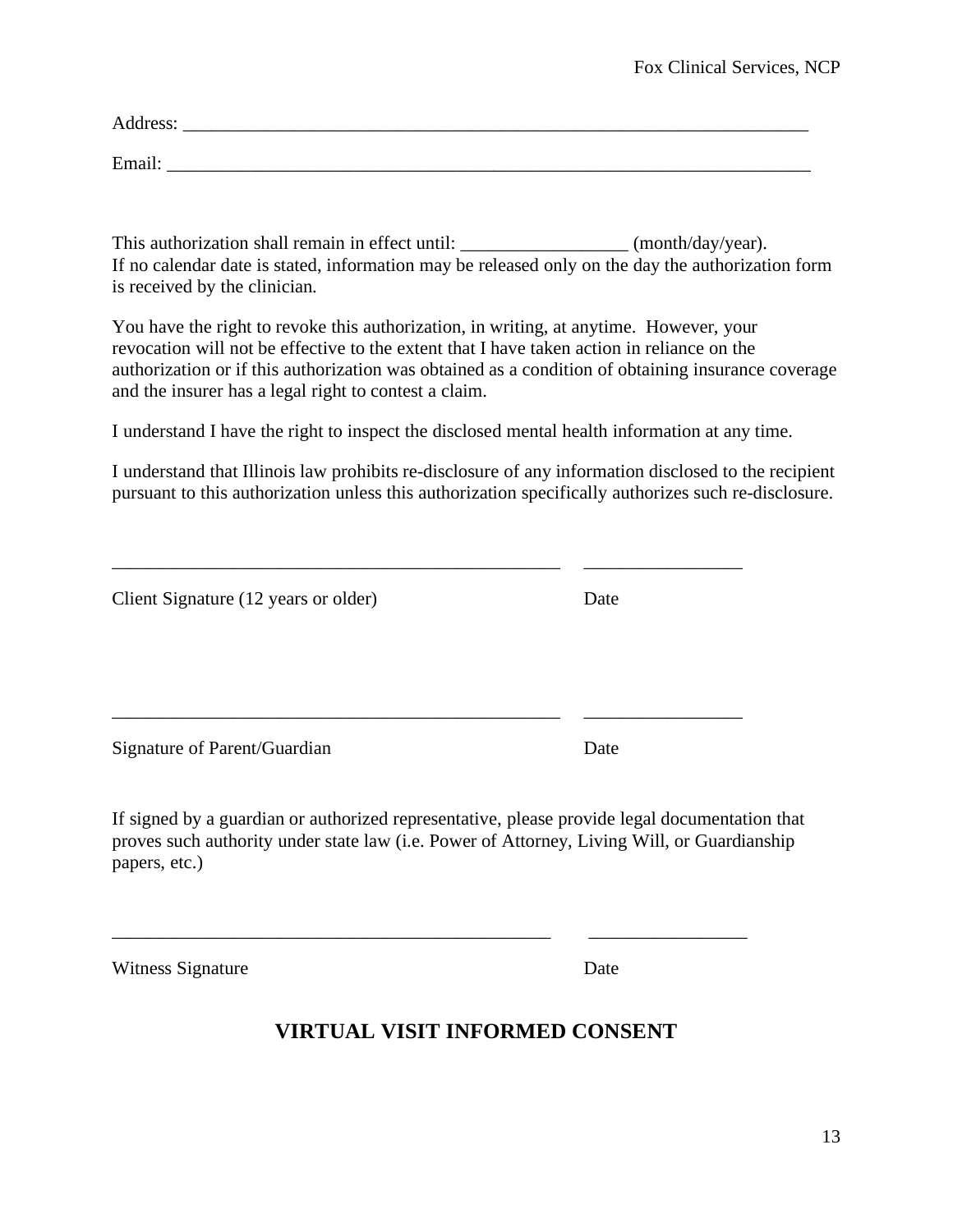Welcome to the Fox Clinical Services. This statement of understanding has been prepared to help explain policies and procedures related to electronic services or virtual visits provided by mental health specialists.

As a client receiving mental health services through telehealth methods, you understand:

- 1. This service is provided by technology (including but not limited to video, phone, text, and email) and may not involve direct, face to face, communication. There are benefits and limitations to this service. You will need access to, and familiarity with, the appropriate technology to participate in the service provided. Exchange of information will not be direct and any paperwork exchanged will likely be exchanged through electronic means or through postal delivery.
- 2. If a need for direct, face to face services arises, it is your responsibility to contact providers in your area or to contact this office for a face to face appointment. You understand that an opening may not be immediately available.
- 3. You may decline any telehealth services at any time without jeopardizing your access to future care, services, and benefits.
- 4. These services rely on technology, which allows for greater convenience in service delivery. There are risks in transmitting information over the internet that include, but are not limited to, breaches of confidentiality, theft of personal information, and disruption of service due to technical difficulties. While specific encryption measures have been taken by Fox Clinical Services to protect the information that will be communicated between you and your provider, the privacy and confidentiality of computer mediated communication cannot be 100% guaranteed. Your provider will take every measure to safeguard your information, but you should be aware that there is a very small chance the information may be stolen from transmission between yourself and the provider.
- 5. Also, if you decide to save the information discussed in your virtual online visit to your computer as a transcript, you are encouraged to take steps to ensure this information remains confidential. Possible breaches to your privacy could occur if another individual(s) has access to your computer.
- 6. Additionally, mental health specialists have a duty to warn if there is an indication that the patient is a danger to themselves or others.
- 7. Virtual visits provide many conveniences and advantages for patients. However, not all issues or problems are clinically appropriate for online services. Your provider may recommend the provision of face-to-face services for specific issues. The provider and the patient will regularly reassess the appropriateness of continuing to deliver services to me through the use of technology.
- 8. Any family member or other individual that you would like to have present during the virtual visit must also sign this document. To ensure patient safety and privacy, you will your best to participate in the virtual visit from a private location. All individuals present for the virtual visit must be within view of the camera so the provider is aware of who is participating.
- 9. Virtual visits should not be used for emergency medical or mental health needs. In emergency situations go to the nearest emergency room, or call 911.
- 10. It is your responsibility to maintain privacy on the client end of communication. Insurance companies, those authorized by the client, and those permitted by law may also have access to records or communications.